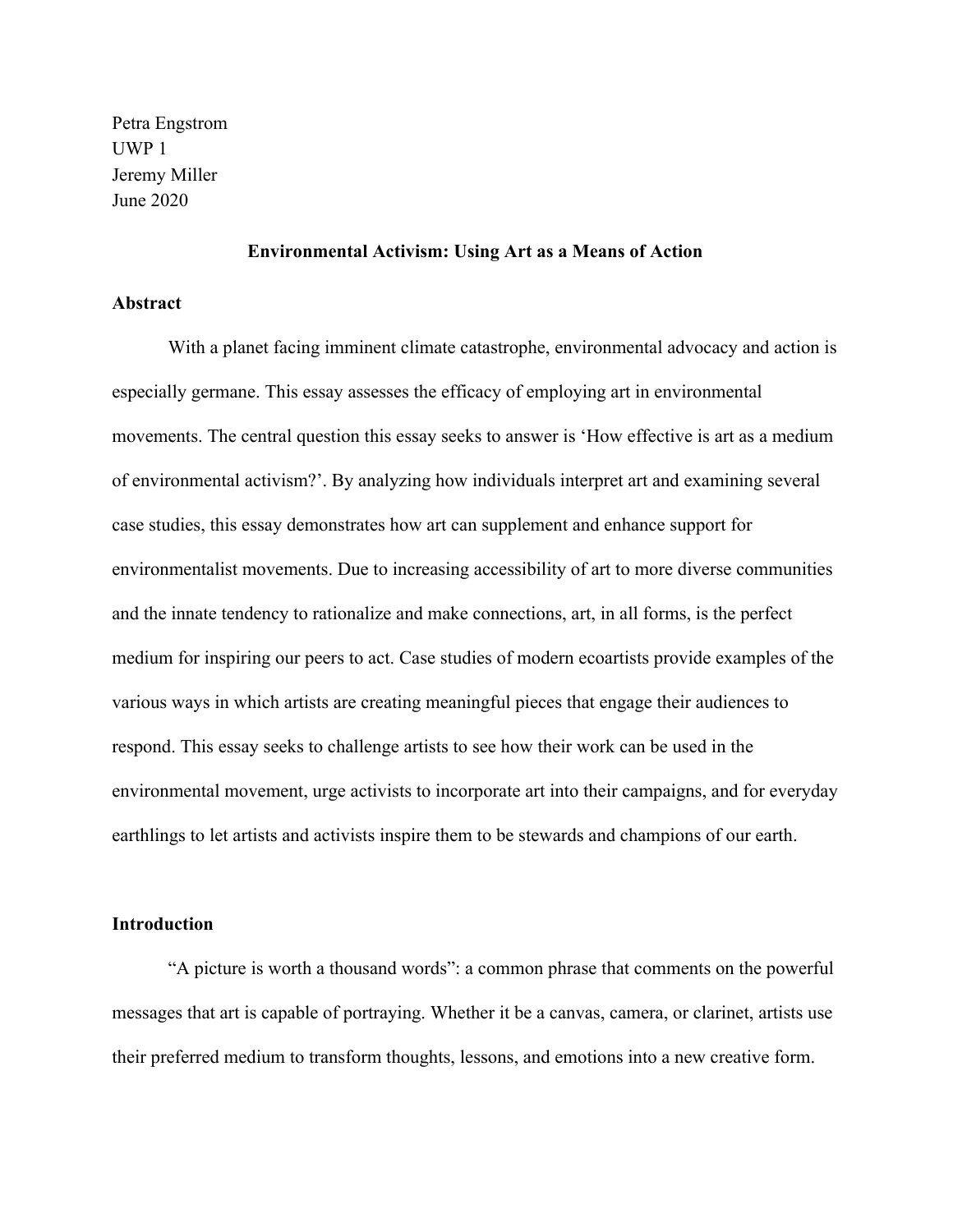Think about it: How did you learn the alphabet? Or the days of the week? Many people cite the alphabet song, or the days of the week set to the tune of The Adam's Family theme song as being the method in which they learned these basic facts, not by sitting at desks listening to their preschool teachers lecture them. People retain information through art, such as catchy jingles, colorful canvases, and rhyming poems. Because of this inherent quality, art has been used alongside pivotal social and political movements in history. For example, Billie Holiday's "Strange Fruit", Banksy's "Girl With Balloon", and Paul Revere's "Bloody Massacre Perpetrated in Kings Street in Boston" all convey provocative messages as stand-alone pieces of artwork, and furtherly controversial pieces when one looks at the larger context of the piece. Art has the power to change the world.

As the world is poised to head into half a year of a global pandemic due to a deadly respiratory virus, our greatest global threat still remains climate change -- an actual planet ending crisis. When drumming up visions of earth work, images of renewable energy generators, sustainable agriculture, and recycling plants are evoked. Or my favorite, mobs of angry millennials and Gen Z'ers with fists raised in front of their clever signs that were made on the backside of a cardboard Amazon package. Environmental activists are people from a broad range of backgrounds confronting and combating the looming ecological catastrophe, from actors like Leonardo DiCaprio to young girls like Little Miss Flint, all working to remediate the global systems that are creating this emergency. And despite all the marches, flashy celebrities, adorable little girls, many of our world leaders still manage to offer only tuppence to an environmental debt that requires a Swiss bank level of funding. With little attention and even littler financing, the save-the-earth movement is in dire need of finesse. It needs evocative beauty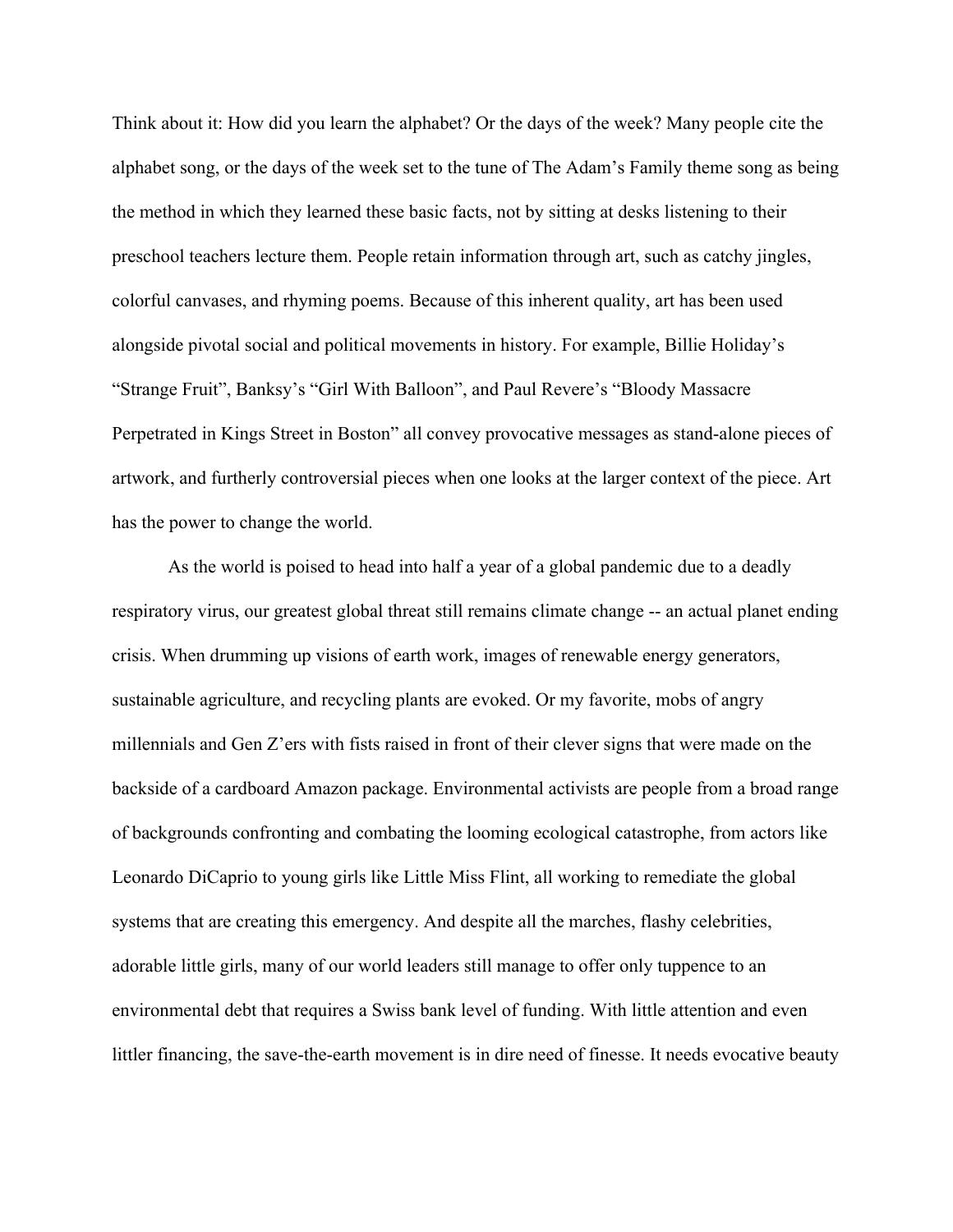and creative minds that bring the melancholic and apathetic off of their chairs to enlist in the front lines of our world's greatest pandemic -- total annihilation. What is the centerpiece of the movement? Saving the earth is beautiful, and that is where art comes in. By using art in environmental movements, the same ideas that people have been preaching since Rachel Carson's *Silent Spring* will become more accessible and incite a diverse collection of inventive solutions.

# **What is art?**

A nuanced concept to define, what is labeled as art versus not art has been a topic of much dispute that has perplexed philosophers since Plato's time ("The Definition of Art"). However, for the purpose of this essay I will be defining art as such: any intentional creation that serves some greater aesthetic purpose. More specifically, this includes visual arts such as paintings, drawings, sculptures, photography, and even graffiti, film and poetry. Additionally, performing arts such as dance and music fall into my definition of art. All of these art forms can be used powerfully by ecoartists to inspire their audiences to think about an environmental injustice.

### **How can art be understood by** *all***?**

Unlike speeches or dissertations, art can be widely understood by people of all ages, socioeconomic statuses, languages, ethnicities, sexualities, (dis)abilities, education levels, you name it. There is an available art form that speaks to all.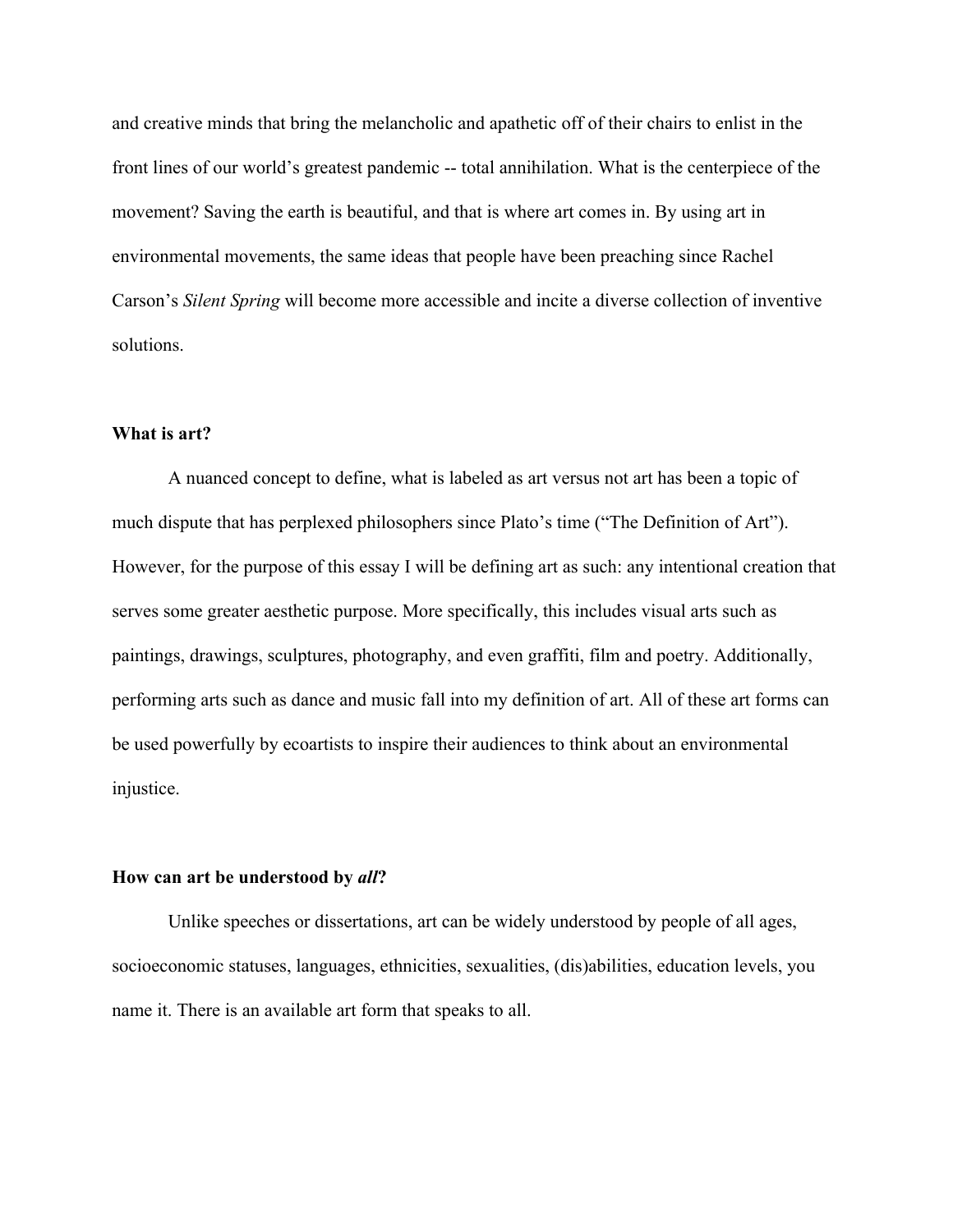The limited ability of everyday people to interpret art the *right* way could be seen as a weakness of using art as an effective means of communication. However, the variety of artistic understanding and reflection could create exactly the type of momentum that environmental activists need. David Perkins, a researcher of education methods at Harvard University, writes in his essay *Art as Understanding*, "We bother with art, and many other 'impractical' pursuits because such activities play out our powerful motive as sapient organisms to operate our understanding system" (Perkins, 118). In short, humans seek to comprehend things, such as art, because it helps us further understand the world. When we see a painting or hear a song, we are quick to ask questions about what the intentions of the artist were or what it means in our life. For years, the art world has debated over the highly contested issue of what is the *right* way to interpret art. Intentional Fallacy is an idea curated by W.K. Wimsatt and Monroe Beardsley that suggests that the intention of the artist is a nonissue ("Who decides what art means?" [01:20]). Literary theorists Steven Knapp and Walter Benn Michaels argue that the singular method of interpretation of artwork is the intention of the artist ("Who decides what art means?" [02:24]). And, others fall somewhere in between this thought spectrum. However, in recent years, there has been a general consensus that there is no right way to interpret art. However, you decide to interpret art is up to you. Your opinion is valuable. In the scope of environmental activism, disagreements about environmental focused art are helpful because it evokes conversation: "discourse [about art] serves to sharpen, amplify, and deepen experiences. The right word, when one is standing in front of a work or even has in memory an experience of it, may help one reorganize one's perceptual experience of the work, disclosing dimensions previously missed" (Perkins, 125). Dialogue about art can generate diversity and creative solutions to issues of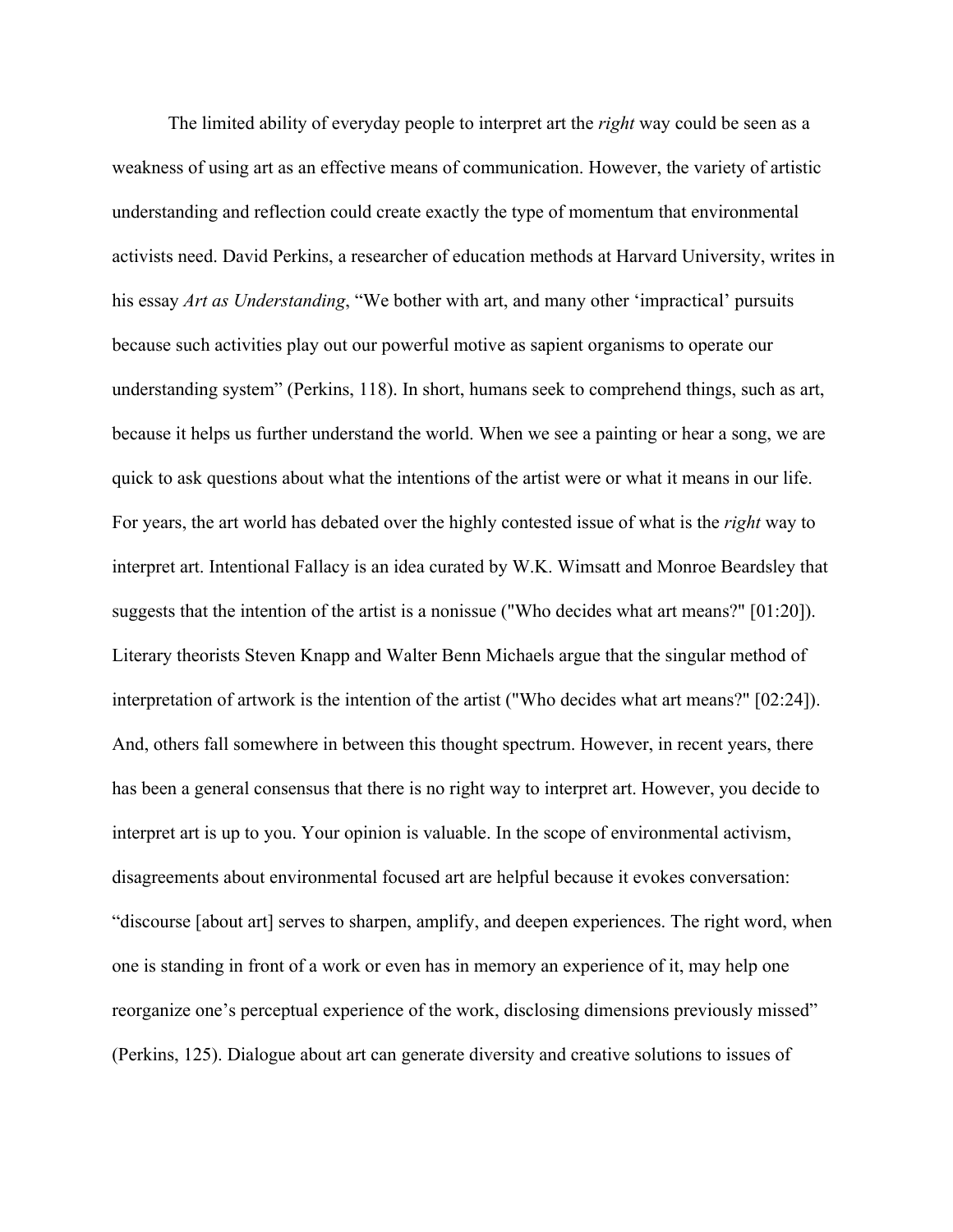climate change and environmental injustice. In the field of earth work, diversity and variety is necessary for fixing problems in a holistic manner.

Furthermore, with the increasing levels of technology and internet access, art can be made accessible to more audiences. Studies conducted by the Pew Research Center found recent technological advances and growing availability of the internet influenced art exposure. All aspects of the art world have become easier to manage: from advertising and promotion, to finding talent, reaching wider and more diverse audiences, and opening discussions about specific pieces of art (Thomson et al.). This increase in accessibility and exposure to people not typically included in conversations about art is monumental because the places experiencing the greatest impact of environmental degradation are disproportionately homes to the disenfranchised members of society. By increasing accessibility to artistic outlets, the people who are facing the ramifications of exploiting our earth can effectively participate in conversations and solutions to these problems.

# **What is a Successful Piece of Art?**

Due to the subjectivity of art, there is no general formula to calculate the success of a piece. However, this subjectivity is what makes art so powerful in the first place. What speaks to you, may not speak to someone else, but both of you walk away with a more developed understanding of how one exists within the biosphere. Thus, one way to determine the success of an art piece is to measure how many people it touched. If we create more art, then the chances of inspiring someone will increase. If a piece of art touches the right person at the right time, that could be enough to catalyze a whole movement, whether that person of connection be an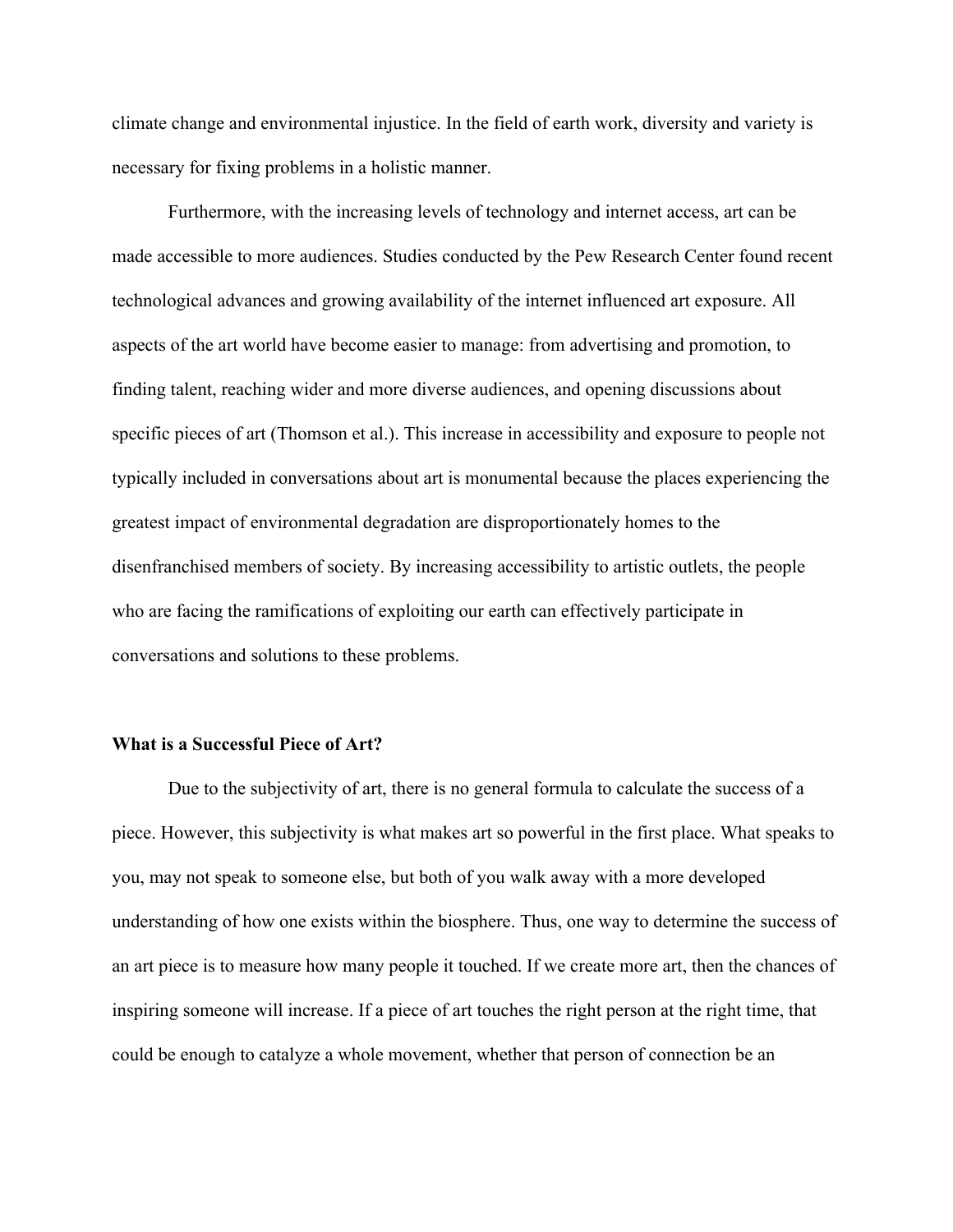eloquent orator, a brilliant engineer, a charismatic leader, or even someone who shared what they felt by said piece of art. Sharing art results in reaching more audiences, inspiring more creativity, and greater mobilization among audiences.

### **Case Studies: Art in Action**

For generations artists from all walks of life have fashioned stunning pieces that challenge their audiences to think about nature and their role in it.

When I was in second grade, my mother showed me two photographs of a nearby lagoon. The first photo showed the beautiful aquatic landscape providing refuge to several bird species and marshy grasses, while the second photo showed the dilapidated lagoon with water levels that made it look like a pathetic puddle in comparison to the previous photo. These images were distributed by the municipal water district to demonstrate how flippant water usage has real effects on the very ecosystem that locals find pride in. Those photographs deeply resonated with my seven-year-old understanding of how I exist on the planet. From then on, I was committed to being water-wise. As I continue to learn more about the intricate systems that operate between humans and the natural world, I remember those photos that started all of this for me.

Xiuhtezcatl (pronounced shoe-tez-caht) Martinez is an indigenous youth climate activist that spreads his message through his hip-hop music. Just at the age of six, Xiuhtezcatl began advocating for environmental justice locally and nationally. In his teens, he turned to hip hop because of its intrinsic ability to connect, educate, and inspire people, primarily his youthful audience (Martinez). His lyrics are a call to action for his listeners to reconnect to nature and protect our lands for the generations to come. Oftentimes people consider folk and soul songs to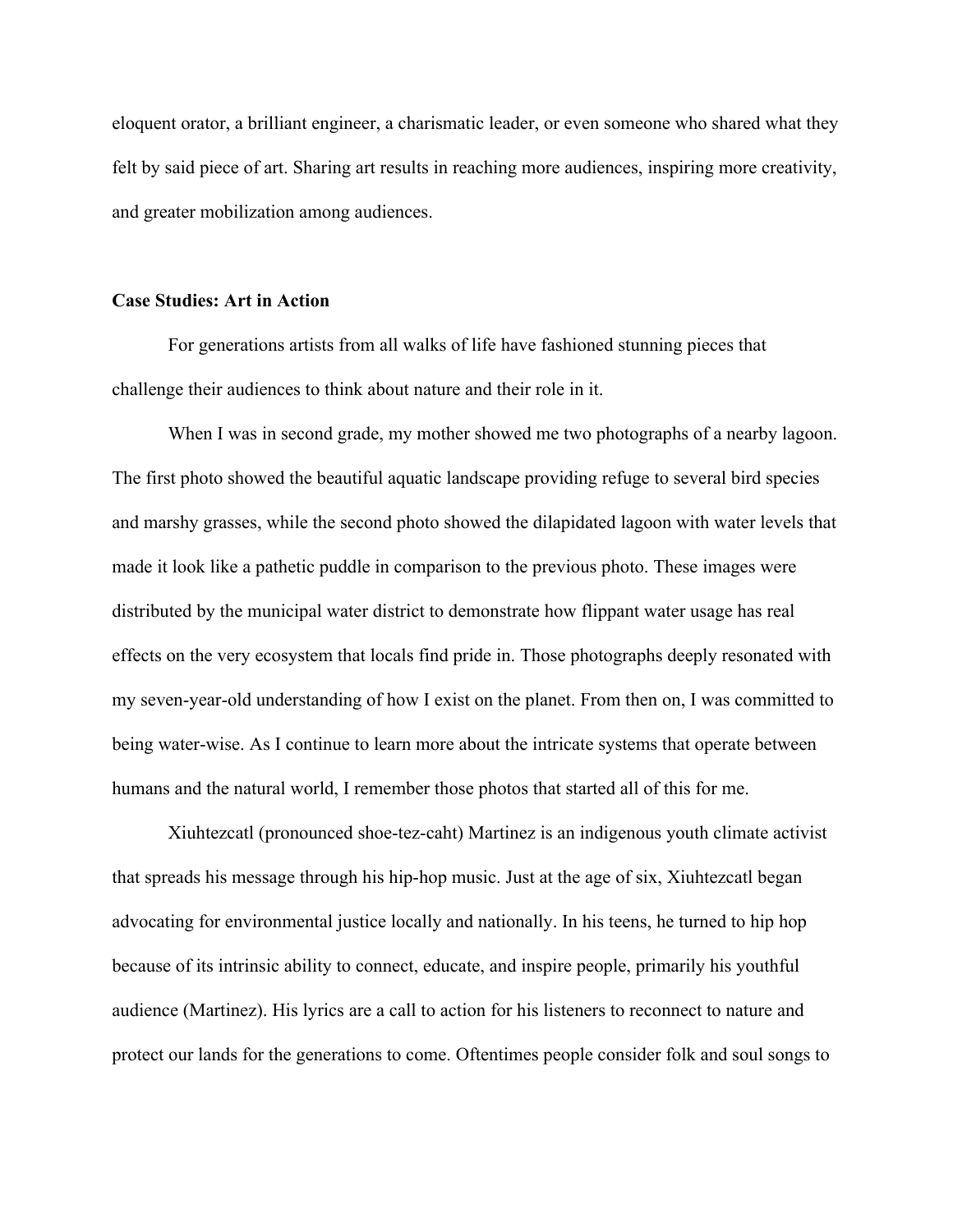be the norm for traditional protest music, but Xiuhtezcatl's raps about youth empowerment, decolonization, and environmental justice juxtaposes the modern top-ranking hip hop songs. In his song "Boombox Warfare" featuring Jaden Smith, he raps, "People singing songs of freedom while we marching [*sic*] in the streets. Yes this is critical. This is my resistance. Artists hold more power than these crooked politicians. This is Boombox Warfare'' ("Boombox Warfare" [0:53]). Over the years, he has emerged as a young leader, and has been particularly successful due to his ability to connect a wide range of audiences. He has collaborated on songs with several celebrated musicians and celebrities, spoken at the United Nations multiple times, been featured on many celebrated news sources, sued the US government for climate inaction, and in 2019 he was ranked in Time 100 Next (Earth Guardians). Xiuhtezcatl and his music serve not only as an inspirational figurehead for the youth environmental movement, but also as an example of the power of art.

Cynthia Lu is a young poet who recently found her voice in the world of environmental advocacy. In her youth, environmental injustices plaguing our planet seemed to be a fact of life and not something that she had the power to combat (Bow Seat). However, learning about fellow artists and activists helped her uncover the inherent power and promise of her own voice (Lu). In an interview with Cynthia she explained how sharing art with people who otherwise might not connect is a distinctive unifying element of the medium. She adds, "In poetry specifically, I've found that the brevity of the form demands a certain sense of urgency, where there is only so much space to make your point, and so each word and comma and line break becomes more valuable in communication". This quality of creating a sense of urgency is especially important for the environmental movement because it persuades people to act. When asked about art in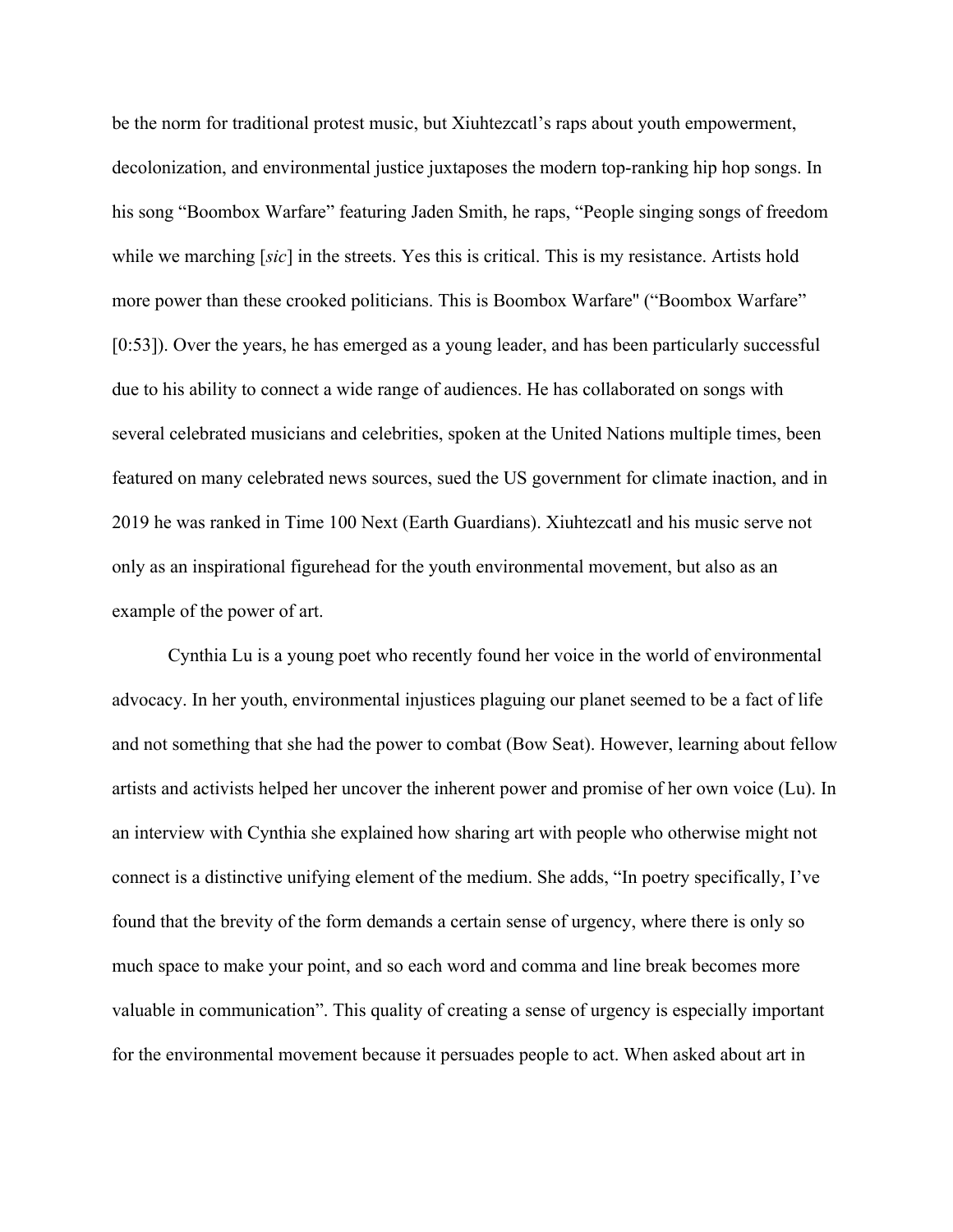activism she responded: "I think activism is a natural extension of art, and while I can't speak on the impact of my own work, my exposure to other activists has shown me its effectiveness in communicating political truths—because after all, they stem from personal truths". Although fairly new to the scene, she has won multiple awards and competitions with her poems, notably her submission of *sea butterflies* (a poem about ocean acidification and the interconnectedness of all beings on the planet) to the Bow Seat Ocean Awareness Project. Competitions like the Bow Seat Ocean Awareness Project are a means of motivating and validating young ecoartists, like Cynthia, as well as revealing all of the possibilities of the intersection of arts and the caveats of the environmentalist movement. As Cynthia plans to continue her passion this fall while beginning her first year in college, she urges other young artists and activists to lean into vulnerability and put themselves out there because we have a duty to add and restore beauty to this planet.

# **Conclusion**

Art is an effective tool for changemaking. Art has the power to connect, reach and inspire people from all backgrounds, thus making it the perfect medium for mobilizing environmentalists. Admittedly, there are limitations, however art taps into a realm that is not brought up enough in dialogue about environmental health. It broadens the conversation to more people, educates, stimulates creativity and passion, all of which are desperately needed in this fight for environmental justice. With the end of humanity as we know it looming over our heads if we continue exploiting our earth's finite resources, art is needed now in the fight to remediate our diseased planet. With the technology that has been made available to us, art is more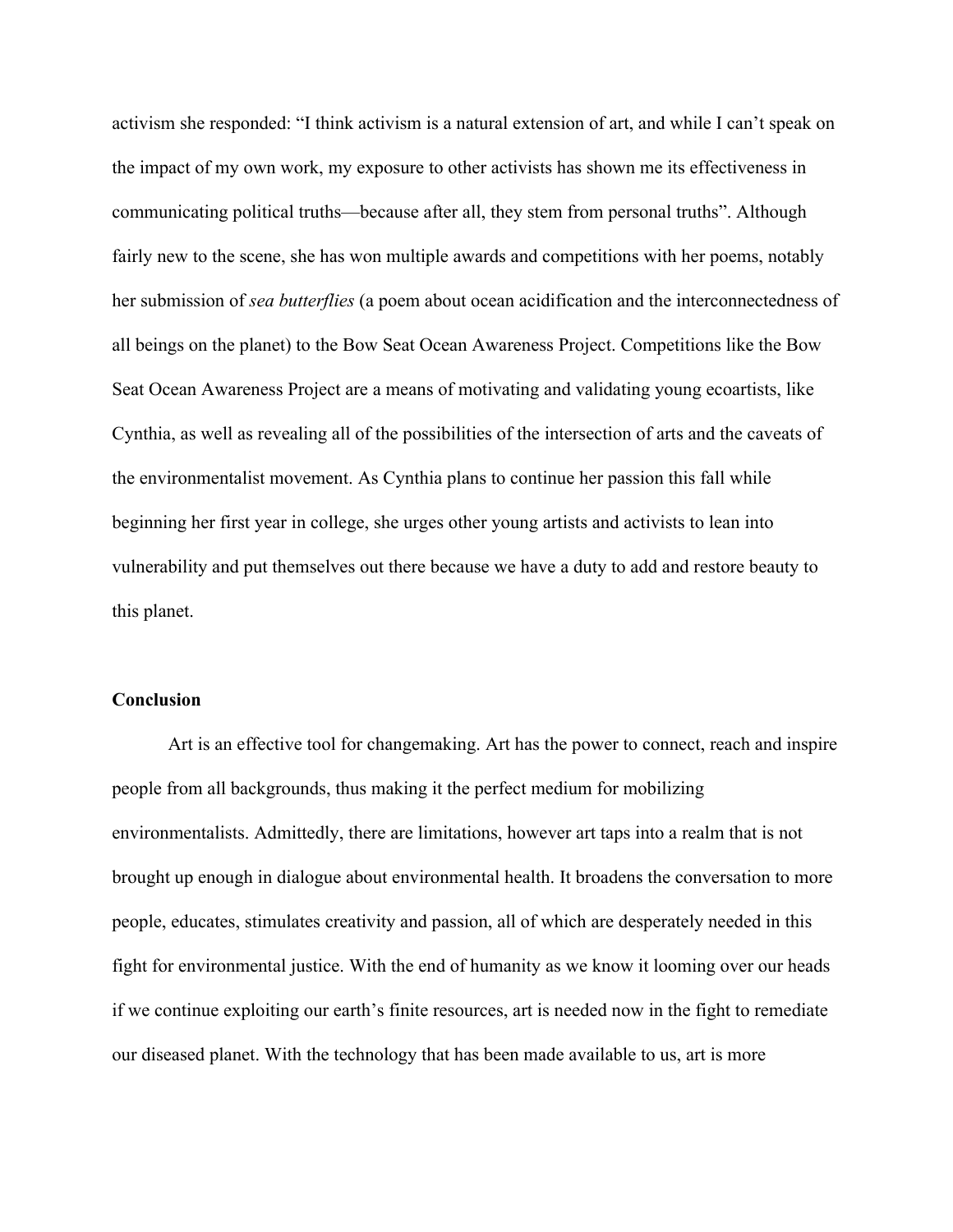accessible than ever to receptive audiences. This new-found accessibility instigates productive discourse about pieces of art and their wider implications. Applying this process to the environmental movement, we begin to see real change.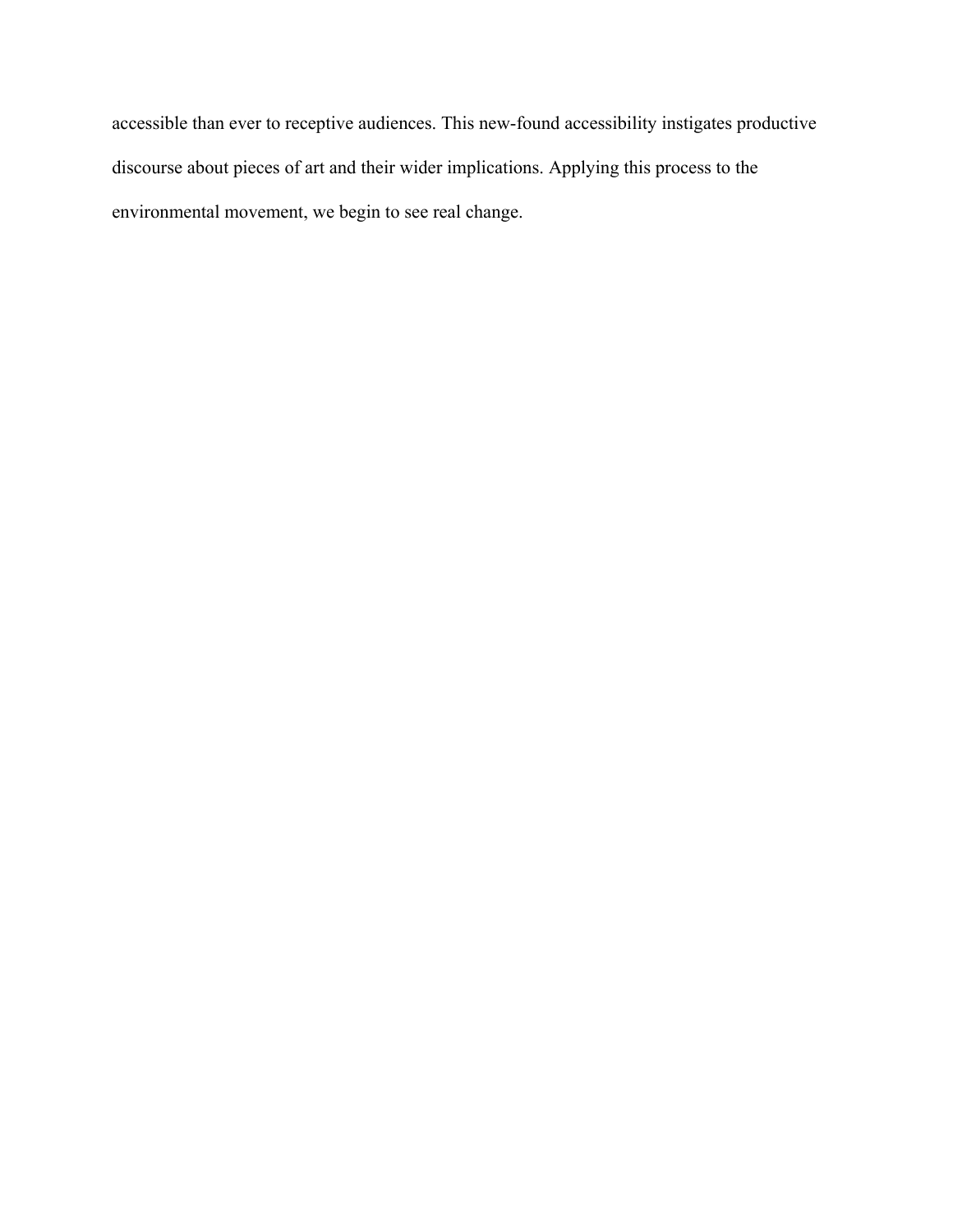#### Works Cited

*Bow Seat Ocean Awareness Programs*. bowseat.org/gallery/sea-butterflies/.

"The Definition of Art." *Stanford Encyclopedia of Philosophy*,

plato.stanford.edu/entries/art-definition/. Accessed 28 May 2020.

*Earth Guardians*. www.earthguardians.org/xiuhtezcatl.

Lu, Cynthia. Interview. 18 May 2020.

Martinez, Xiuhtezcatl. Speech. *YouTube*, 14 May 2014,

www.youtube.com/watch?v=o2V2yVkedtM. Accessed 28 May 2020.

"Meet Our May Poet in the Spotlight: Cynthia Lu." *Mass Poetry*,

us7.campaign-archive.com/?e=%5BUNIQID%5D&u=92f710fe2b117fc9ca07a8a cb&id=aff8b0fc0d&fbclid=IwAR3LB4i3YA\_ujLCDWeOfyNa2tUIk\_KrFHNSH hSsZsmkCDb0HQeSHsX80pmQ. Accessed 28 May 2020.

- Perkins, D. N. "Art as Understanding." *Journal of Aesthetic Education*, vol. 22, no. 1, 1988, pp. 111-31. *JSTOR*, doi:10.2307/3332969.
- Thomson, Kristin, et al. "Section 6: Overall Impact of Technology on the Arts." *Pew Research Center*, 4 Jan. 2013,

www.pewresearch.org/internet/2013/01/04/section-6-overall-impact-of-technolog y-on-the-arts/. Accessed 28 May 2020.

"Who decides what art means?" *Ted*, uploaded by Hayley Levitt, Nov. 2018, www.ted.com/talks/hayley\_levitt\_who\_decides\_what\_art\_means/transcript?langu age=en#t-252157. Accessed 28 May 2020.